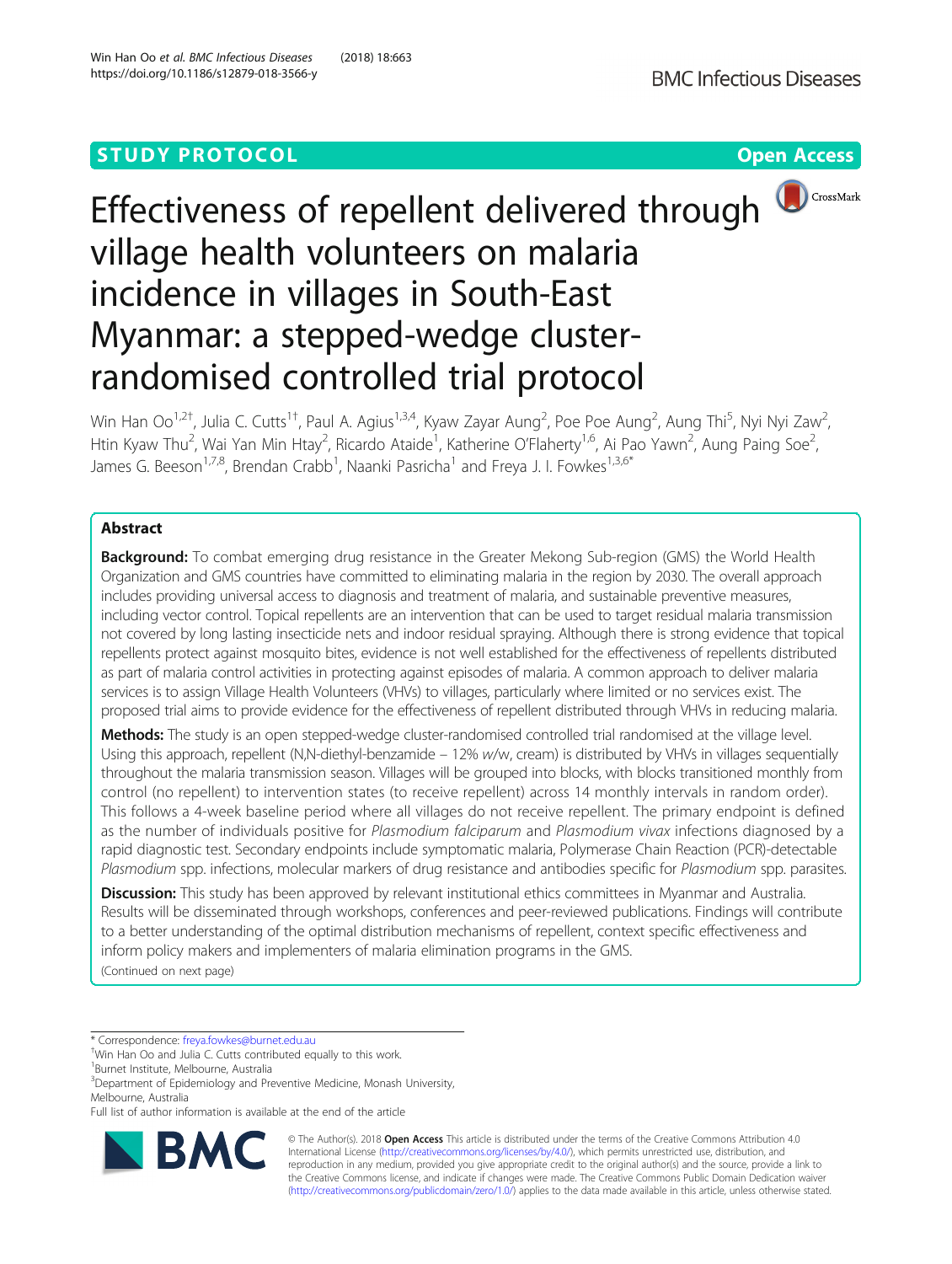(Continued from previous page)

**Trial registration:** Australian and New Zealand Clinical Trials Registry [\(ACTRN12616001434482\)](https://www.anzctr.org.au/Trial/Registration/TrialReview.aspx?id=371549). Retrospectively registered 14th October 2016.

Keywords: Malaria, Repellent, Mosquito, Plasmodium

## Background

Malaria, a disease caused by Plasmodium spp. and transmitted by Anopheline mosquitoes, remains a significant cause of morbidity and mortality worldwide [\[1](#page-8-0)]. Tools to reduce the burden of malaria have largely focused on effective antimalarials, currently Artemisinin-based Combination Therapies (ACT), and prevention of infection through long-lasting insecticidal nets (LLINs), and indoor residual spraying (IRS) with insecticides. Upscaling of both of these highly efficacious interventions in the past decade has led to a significant reduction in malaria morbidity and mortality globally [\[1](#page-8-0), [2](#page-8-0)].

Artemisinin resistant falciparum malaria, defined by the presence of mutations in the kelch13 gene and a slow clearance phenotype, is now firmly established in the Greater Mekong Subregion (GMS) [\[3](#page-8-0)]. To combat the spread of resistance the World Health Organization (WHO) and GMS countries have committed to eliminating malaria in the region by 2030. The overall approach includes providing universal access to diagnosis and treatment of malaria, and sustainable preventive measures, including vector control [[4\]](#page-8-0). This includes universal coverage of all at-risk populations with LLINs or IRS and supplementary measures where appropriate (e.g. larval source management, repellents) [[4](#page-8-0)]. Supplementary measures are particularly pertinent in the GMS, because while LLINs and IRS target mosquitoes resting or biting indoors at night, many malaria vectors in the region readily feed outdoors [[5](#page-8-0)], potentially rendering malaria control interventions like LLINs and indoor residual spraying less effective. Moreover, there is a particular need for personal protection targeting groups most at risk of malaria in the GMS, namely mobile workers and migrant populations and those residing in or near forested areas [[4\]](#page-8-0).

Topical repellents are an intervention that can be used to target residual malaria transmission not covered by LLIN and IRS. Local malaria vectors in Kayin, Kayah and Bago (East) include An. dirus complex and An. minimus complex, which are classified as "late biters". Although there is strong evidence that topical repellents protect against mosquito bites [\[6](#page-8-0)], evidence for the effectiveness of repellents in protecting against episodes of malaria is not well established. A recent systematic review identified 10 trials assessing the efficacy of topical insect repellents against malaria [[7](#page-8-0)], and meta-analysis indicated that topical repellents showed an 18% protective efficacy against P. falciparum malaria, but with wide confidence

intervals (95% CI: -8%, 38%) [[7\]](#page-8-0). Only two of these trials were conducted in South-East Asia (Laos and Thailand) [[8,](#page-8-0) [9](#page-8-0)] with a further trial recently reported in Cambodia in 2016 [[10](#page-8-0)]. None of these South-East Asian studies demonstrated effectiveness of repellent against malaria incidence. There is considerable heterogeneity between trials including study design, active ingredients, concentration and formulation of the repellent, user compliance, co-interventions, outcome measures, participants, and repellent distribution methods and further well-designed trials of topical repellents are required to establish their real-world effectiveness [[7](#page-8-0)].

In Myanmar, mosquito repellents have been introduced by the private sector for the prevention of mosquito-borne diseases. However, the Ministry of Health is yet to approve the distribution of topical repellents as part of large-scale disease prevention programs in Myanmar as there is not enough evidence for their effectiveness. In particular, information is needed on how best to distribute repellents in hard to reach and isolated groups (e.g. those in conflict/ ceasefire areas). In Myanmar, and other GMS countries, a common approach is to assign Village Health Volunteers (VHVs) to villages where limited or no services exist, with the aim of providing malaria prevention, diagnosis, treatment and referral services where necessary. Evidence is needed for the effectiveness of personal insect repellent distributed to villages through VHV as a component of artemisinin resistance containment and malaria control programs in the GMS.

The primary objective of this trial is to determine the effectiveness of distributing repellent to villages through VHV in high risk geographically isolated populations to reduce the incidence of *P. falciparum* and *P. vivax* infections. Secondary objectives are to understand the broader implications of personalised malaria control measures, in particular on the presence of molecular-detected P. falciparum and P. vivax parasites, parasite mutations that confer drug resistance (due to decreased drug pressure in the effective intervention arm) and its impact on naturally-acquired immunity to malaria. This study is novel in that it will determine the effectiveness of repellents distributed to villages through VHVs in reducing malaria in geographically isolated, high risk populations. It will also be the first to examine the effectiveness of repellents on the frequency of parasite drug resistance mutations and immunity as additional markers of malaria exposure. The proposed study will provide an evidence base for the use of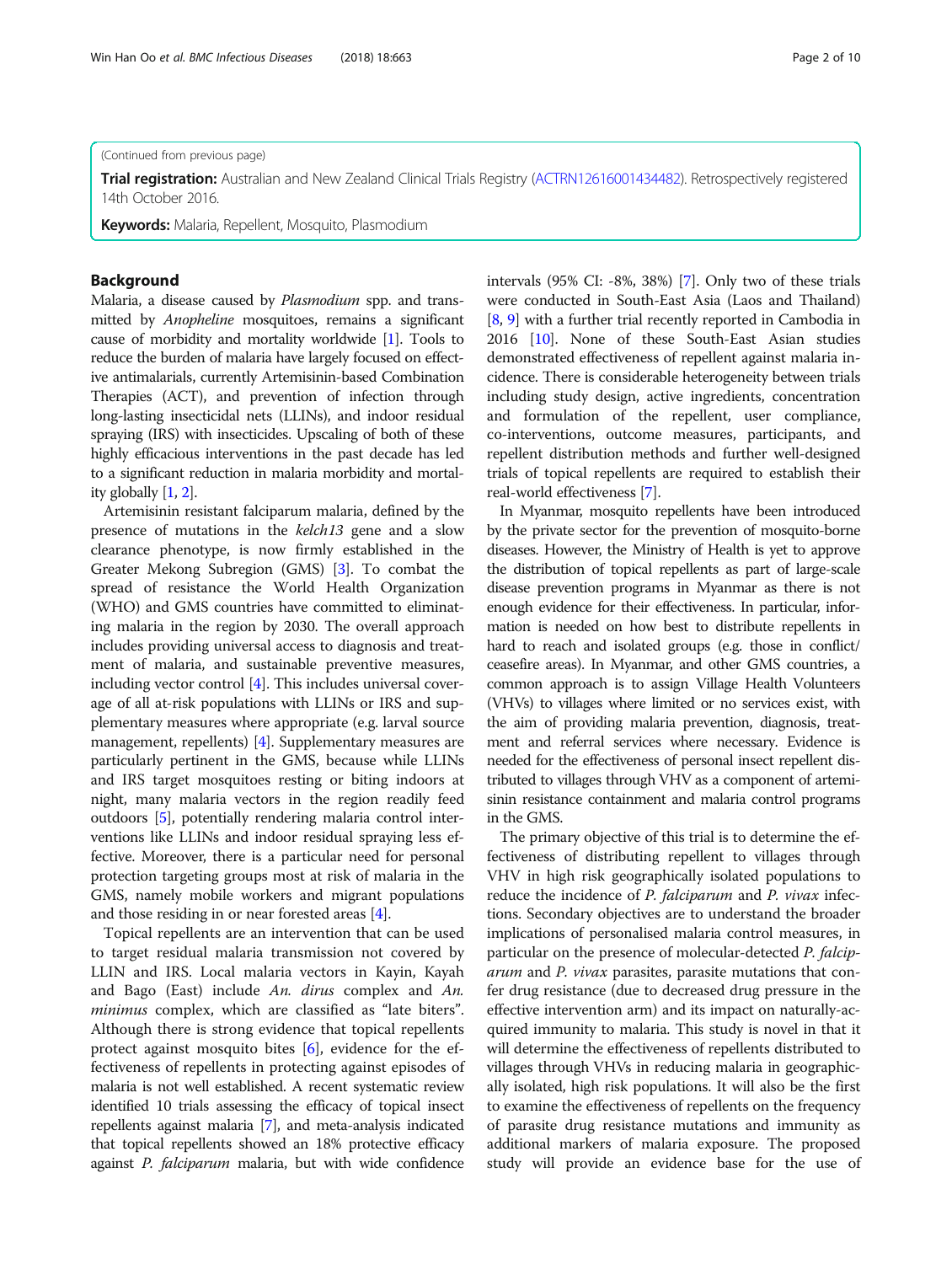repellents in malaria control and elimination programs in the GMS.

#### Methods/design

This study protocol adheres to the SPIRIT (Standard Protocol Items: Recommendations for Interventional Trials) statement (Additional file [1](#page-8-0)). This protocol is version 15 dated 2 March 2015.

## Trial registration

This trial was retrospectively registered with the Australian and New Zealand Clinical Trials Registry (ACTRN126 16001434482) on 14 October 2016.

## Research objectives and endpoints

The overall aim of the trial is to assess the effectiveness of personal insect repellent distributed to villages through VHV in malaria control and elimination programs for artemisinin resistance containment in Myanmar.

## Primary research objective and hypothesis

The primary research objective is to evaluate the effectiveness of personal insect repellent (N,N-diethyl-benza-mide – 12% w/w, cream) [[11\]](#page-9-0) distributed by VHV to high risk village groups including mobile, migrant, and forest workers living in South-East Myanmar in preventing P. falciparum and P. vivax infections. The primary study hypothesis is that incidence of Plasmodium spp. infection will, on average, be lower in study villages once personal insect repellent is distributed by VHV. The primary endpoint is incidence of *P. falciparum* and *P. vivax* infections; defined as the number of individuals in the village positive for P. falciparum and P. vivax infections diagnosed by a Rapid Diagnostic Test (RDT), including both symptomatic and asymptomatic cases. The RDT used in the study (SD bioline pf/pv combo test) can differentially detect HRP-II specific to P. falciparum and pLDH specific to P. vivax. The study involves both active and passive case detection. Effectively, incidence of P. falciparum and P. vivax infections will be compared using data between villages where personal insect repellent is being distributed and villages where it is not being distributed and between periods of non-repellent distribution and repellent distribution for the same villages.

The secondary research objective is to determine the impact of distributing personal repellent to villages through VHV on 1) the incidence of symptomatic malaria, defined as RDT positive plus fever and/or other malaria symptoms; 2) the incidence of PCR detectable *Plasmodium* spp. infections; 3) the prevalence of molecular markers of artemisinin resistance, and 4) antibody levels in individuals as determined by Enzyme Linked Immuno-sorbant assay (ELISA).

## Study setting and population

Malaria remains a leading cause of morbidity and mortality in Myanmar, which has the highest malaria burden in the GMS [\[12](#page-9-0)]. In 2015, there were an estimated 182,616 cases of malaria and 37 malaria deaths in Myanmar [[13\]](#page-9-0) and 22.5 million people (43% of the total population) reside in malaria endemic areas, with 21.4 million (41%) living in areas with receptivity and vulnerability risk of malaria [[13](#page-9-0)]. Residence within 1 km of a forested area typically means that malaria transmission occurs in the village at least during part of the year, with all age groups at risk. If the village is further from the forest, risk is usually confined to adult men who enter the forest periodically to engage in agriculture, gathering forest produce, hunting, and other activities and to migrants seeking economic opportunities in rural areas [[13](#page-9-0)]. According to data from 2012 to 2015, transmission is year-round with peak transmission in July and the lowest transmission in March and April [[13\]](#page-9-0). In baseline studies, malaria incidence by RDT was estimated to be 1% (unpublished data).

The study sites represent isolated villages and hard-toreach territories in the states of Kayin, Kayah and Bago (East) Region in South-east Myanmar identified by National Malaria Control Program (NMCP) data as lacking malaria health care services (Additional file [2](#page-8-0)). In these states malaria is most prevalent in rural and remote areas, particularly where mobile and internally displaced populations are living in conflict affected and/or ceasefire zones with little or no access to formal health care.

Burnet Institute Myanmar (BIMM) together with its local partner, Karuna Mission Social Solidarity (KMSS), in close consultation and partnership with the NMCP, initiated the artemisinin resistance containment and malaria control program in April 2014 with funding support from 3MDG (Three Millenium Development Goal Fund). BIMM and KMSS collaborate with local health authorities and the informal private health sector in Kayin and Kayah states and Bago (East) region to deliver malaria prevention (LLINs, repellent), early diagnosis (with RDTs), quality treatment (ACT, chloroquine and primiquine, for treatment regimes see Additional file [3](#page-8-0), behaviour change and communication services (BCC) to local, mobile and internally displaced populations that are geographically and socially isolated. Program sites were selected in response to the malaria service gaps identified in NMCP services data, with priority areas being isolated and cut-off villages and hard to reach territories that lack adequate services. Prior to commencement of the study all villages had received LLINs either from BIMM or other Implementing Partners (IPs). The repellent intervention was intended to supplement, but not replace, currently used malaria treatment and prevention measures and in particular was aimed at addressing the additional vulnerability to infection faced by mobile and migrant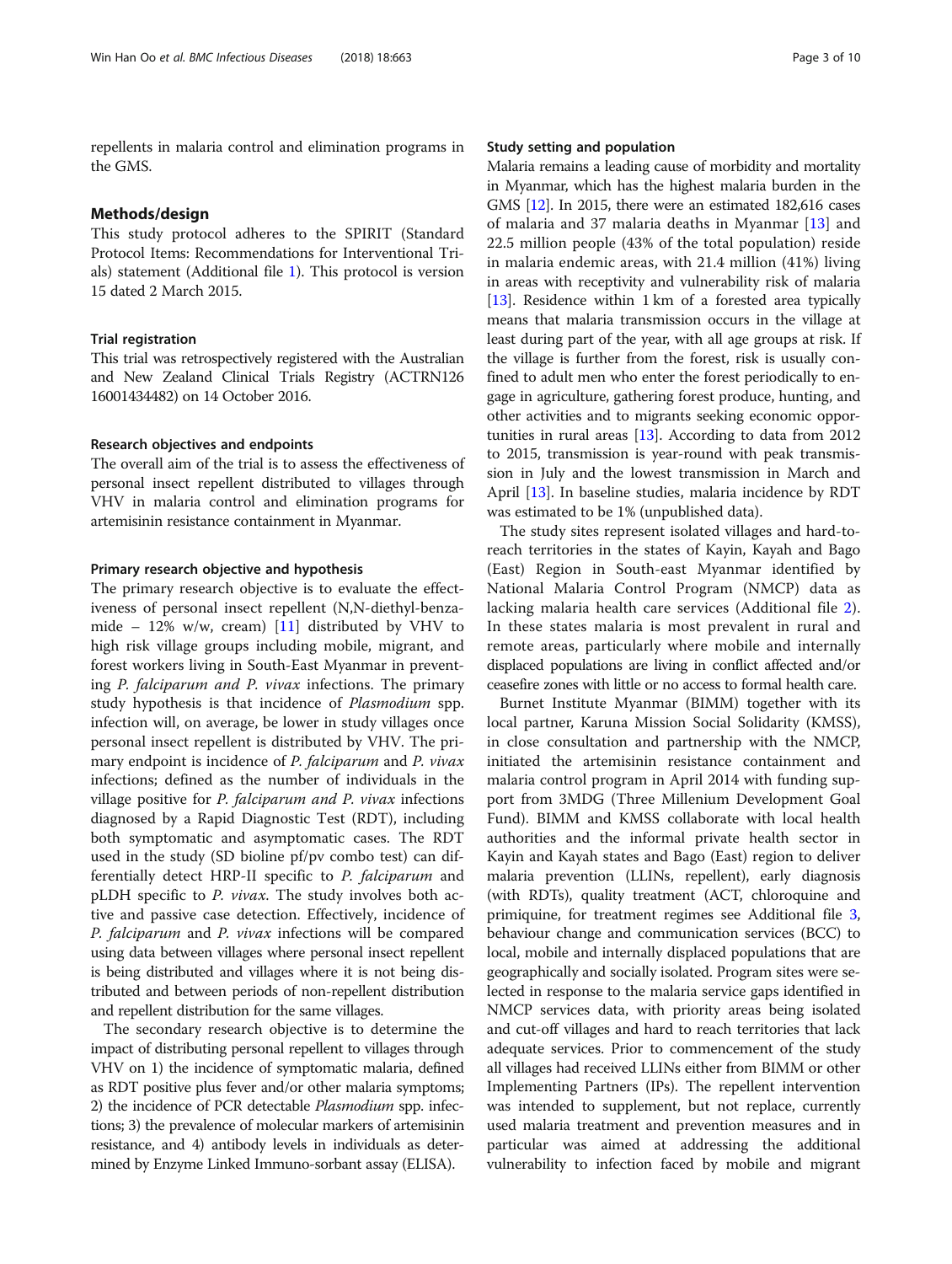<span id="page-3-0"></span>populations: studies conducted in the region have suggested that migrant workers, particularly outdoor night-time workers, are less likely to sleep under LLIN than non-migrant workers [\[14,](#page-9-0) [15](#page-9-0)].

## Study design

The study is an open stepped-wedge cluster-randomised controlled trial, randomised at the village level. Using this approach repellent will be implemented sequentially across time in 116 villages, so that all villages ultimately receive the intervention during the observation period of the study. Implementation will be serviced by the 116 VHVs taking part in the 3MDG program. The stepped-wedge cluster randomised design involves rapid-diagnostic testing approximately 20 participants per month in each village between April 2015 and June 2016. Villages are grouped into blocks of 8 villages, with blocks transitioned monthly, with no transition period, from control (no repellent) to intervention states (receiving repellent) across 14 monthly intervals in random order (12 villages transitioned in the final month given the incomplete design) beginning in May 2015. This follows a one month baseline period in April 2015 where all villages do not receive repellent (Table 1).

All the VHV identified to take part in the trial receive repellent to distribute to villagers including mobile and migrant people and forest dwellers. There are several advantages to using a stepped-wedge cluster-randomised trial design over a parallel group design (where each cluster is randomised to either an intervention or control condition for the entire duration of the study). In the stepped-wedge design all clusters ultimately receive the intervention and this is important where the intervention is thought to have a largely positive effect and exclusion of study subjects from such benefit might be considered unethical. Also, clusters act as their own controls as they experience both the control and intervention

## Table 1 Study Schedule

| TIMEPOINT (month)               | Enrolment   | Allocation<br>$t_O$ | Post-allocation       |           |             |             |                           |           |                       |                           |                           |                           |           |             |           |             |
|---------------------------------|-------------|---------------------|-----------------------|-----------|-------------|-------------|---------------------------|-----------|-----------------------|---------------------------|---------------------------|---------------------------|-----------|-------------|-----------|-------------|
|                                 | $-t_2$      |                     | $t_1$                 | $t_2$     | $t_3$       | $t_4$       | $t_{5}$                   | $t_{6}$   | t <sub>7</sub>        | $t_{\mathcal{S}}$         | $t_{9}$                   | $t_{10}$                  | $t_{11}$  | $t_{12}$    | $t_{13}$  | $t_{14}$    |
| <b>ENROLMENT:</b>               |             |                     |                       |           |             |             |                           |           |                       |                           |                           |                           |           |             |           |             |
| Eligibility screen <sup>a</sup> | $\mathsf X$ |                     |                       |           |             |             |                           |           |                       |                           |                           |                           |           |             |           |             |
| Community consent <sup>b</sup>  |             | $\mathsf X$         | $\boldsymbol{\times}$ | $\times$  | $\mathsf X$ | $\mathsf X$ | $\boldsymbol{\mathsf{X}}$ | $\times$  | $\mathsf X$           | $\boldsymbol{\mathsf{X}}$ | $\boldsymbol{\mathsf{X}}$ | $\times$                  | $\times$  | $\mathsf X$ | $\times$  |             |
| Allocation                      |             | $\mathsf X$         |                       |           |             |             |                           |           |                       |                           |                           |                           |           |             |           |             |
| REPELLENT INTERVENTION:         |             |                     |                       |           |             |             |                           |           |                       |                           |                           |                           |           |             |           |             |
| Block 1                         |             | $\subset$           |                       |           |             |             |                           |           |                       |                           |                           |                           |           |             |           |             |
| <b>Block 2</b>                  |             | C                   | C                     |           |             |             |                           |           |                       |                           |                           |                           |           |             |           |             |
| <b>Block 3</b>                  |             | C                   | C                     | C         |             |             |                           |           |                       |                           |                           |                           |           |             |           |             |
| Block 4                         |             | C                   | C                     | C         |             |             |                           |           |                       |                           |                           |                           |           |             |           |             |
| <b>Block 5</b>                  |             | C                   | C                     | C         | C           | C           |                           |           |                       |                           |                           |                           |           |             |           |             |
| Block 6                         |             | C                   | C                     | $\subset$ | C           | C           | C                         |           |                       |                           |                           |                           |           |             |           |             |
| <b>Block 7</b>                  |             | C                   | C                     | C         | C           | C           | C                         | C         |                       |                           |                           |                           |           |             |           |             |
| <b>Block 8</b>                  |             | C                   | C                     | C         | C           | C           | C                         | C         | C                     |                           |                           |                           |           |             |           |             |
| Block 9                         |             | $\subset$           | C                     | C         | C           | C           | C                         | $\subset$ | C                     | C                         |                           |                           |           |             |           |             |
| Block 10                        |             | C                   | C                     | C         | C           | C           | $\subset$                 | C         | C                     | C                         | C                         |                           |           |             |           |             |
| Block 11                        |             | C                   | C                     | C         | C           | C           | C                         | C         | C                     | C                         | C                         | C                         |           |             |           |             |
| Block 12                        |             | C                   | C                     | C         | C           | C           | C                         | С         | C                     | C                         | C                         | C                         | C         |             |           |             |
| Block 13                        |             | C                   | C                     | C         | C           | C           | C                         | C         | C                     | C                         | C                         | C                         | C         | C           |           |             |
| Block 14                        |             | C                   | C                     | C         | $\subset$   | C           | $\subset$                 | $\subset$ | C                     | $\subset$                 | C                         | $\subset$                 | $\subset$ | $\subset$   | $\subset$ |             |
| ASSESSMENTS:                    |             |                     |                       |           |             |             |                           |           |                       |                           |                           |                           |           |             |           |             |
| Rapid Diagnostic Test           |             | X                   | Χ                     | Χ         | Χ           | $\times$    | $\times$                  | $\times$  | Χ                     | $\boldsymbol{\mathsf{X}}$ | X                         | X                         | X         | X           | $\times$  | Χ           |
| Data Collection                 |             | $\mathsf X$         | $\times$              | Χ         | X           | Χ           | $\times$                  | Χ         | Χ                     | $\boldsymbol{\mathsf{X}}$ | X                         | X                         | Χ         | X           | Χ         | $\mathsf X$ |
| Dried Blood Spot                |             | $\mathsf X$         | $\times$              | X         | X           | $\times$    | $\mathsf X$               | Χ         | $\boldsymbol{\times}$ | $\mathsf X$               | $\boldsymbol{\mathsf{X}}$ | $\boldsymbol{\mathsf{X}}$ | Χ         | X           | Χ         | Χ           |
| Informed Consent                |             | $\times$            | X                     | X         | X           | Χ           | Χ                         | Χ         | Χ                     | $\boldsymbol{\times}$     | Χ                         | X                         | X         | X           | X         | $\mathsf X$ |

C Control state, I Intervention state

<sup>a</sup>Screening of 3MDG villages for inclusion in the trial

<sup>b</sup>Community consent is gained one month prior to the distribution of repellent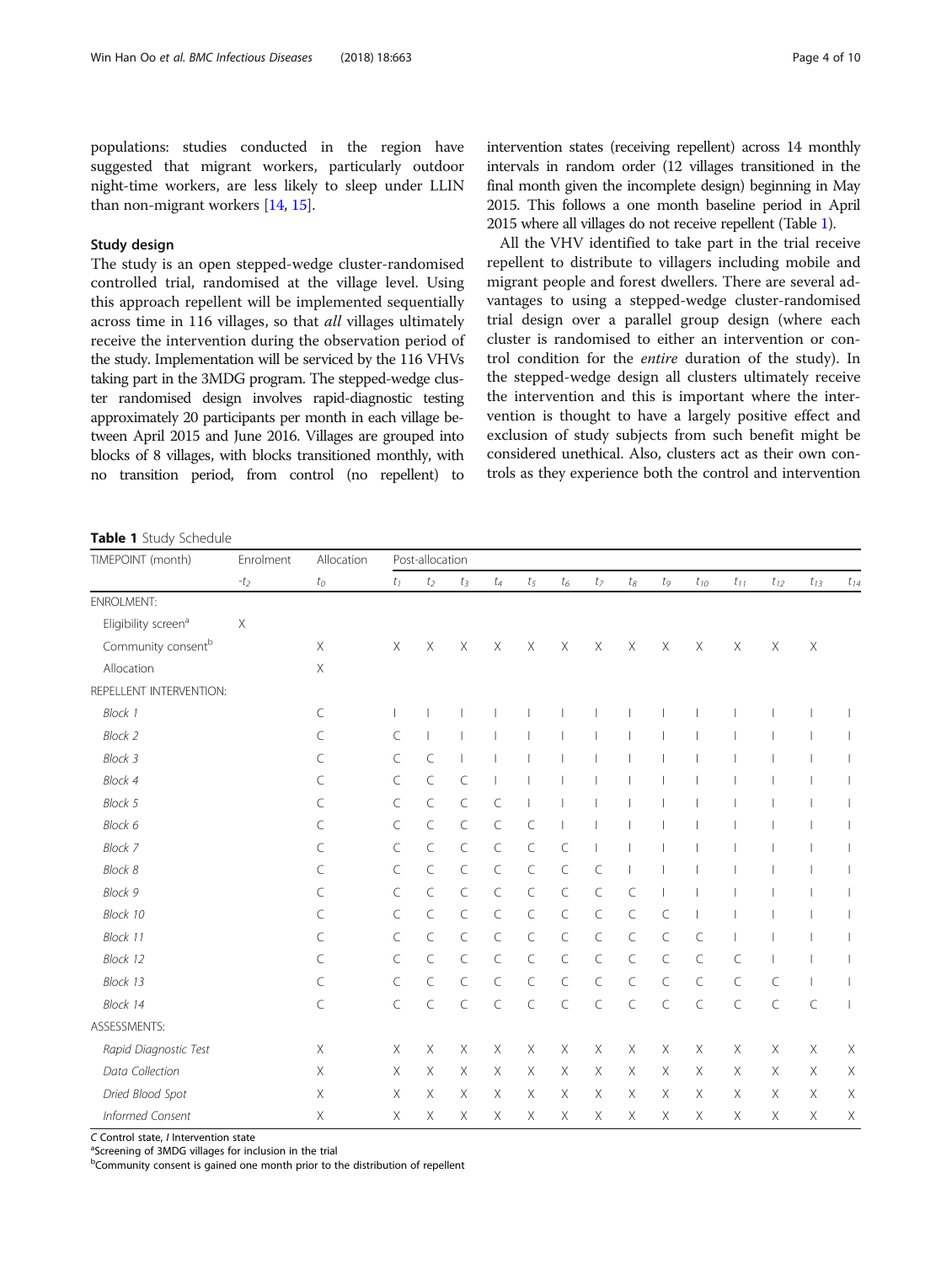conditions during the study period [\[16\]](#page-9-0); enabling analyses of any temporal effects of the intervention. Furthermore, given the repeated measurements, the effect of the intervention can be estimated using both between- and within-cluster information, and this can result in greater statistical power and effectively, smaller sample sizes compared to independent parallel group designs if the appropriate statisitically modelling is applied [\[16](#page-9-0)]. The study will be unblinded because participants and VHVs are actively participating in receiving and distributing the repellent intervention.

## Eligibility criteria

Villages included in the 3MDG malaria program, who had not previously received repellent, are considered for inclusion in this study. Individuals of all ages and genders willing to undergo RDT test for malaria are included in the analysis of the primary endpoint (P. falciparum and P. vivax infections) and the secondary endpoint of symptomatic malaria. Individuals of all ages and genders willing to provide additional biospecimens are included in the analysis of additional molecular and serological secondary endpoints. High risk populations (mobile and migrant people and residents who are also forest dwellers [\[17\]](#page-9-0)) over 6 months of age (to ensure safe use of product) will receive the repellent. These groups are defined according to the guidelines on the prevention and control of malaria for migrants in Myanmar [[17](#page-9-0)]. A migrant is defined as a person who takes up residence or remains in another place for an extended period of time, including seasonal migrants. A migrant moves from one location to another, regardless of duration or distance; experiences inequitable access to public health services resulting from the movement; and is vulnerable to becoming infected with malaria as a result of the movement [\[17\]](#page-9-0). Any person who is constantly moving, such as truck drivers, seafarers, travelling salespersons, "maw sayar", and sex workers is defined as a mobile person [[17](#page-9-0)]). Any person who regularly works in forests and stays overnight is defined as a forest dweller [\[17\]](#page-9-0).

## Village recruitment and randomization

The study will recruit 116 project villages previously selected in response to malaria service gaps identified in NMCP services data (16 in Bago East; 61 in Kayin; 39 in Kayah state) (Additional file [2\)](#page-8-0). All the villages identified to take part in the trial receive the repellent, but the time at which they can begin distribution is determined by random allocation (Table [1\)](#page-3-0). Randomization of the timing of repellent distribution to villages is applied at the block level and is achieved by application of a block randomization routine written in the Stata statistical software package [\[18\]](#page-9-0). The randomization process is carried out by the statistician at the Burnet Institute, Melbourne, Australia with villages de-identified (using unique numeric identifiers) before randomization.

## Intervention

The type of insect repellent to be distributed is N, N-diethyl-benzamide – 12% w/w, cream. Clinical efficacy studies have shown that N,N-diethyl-benzamide – 12% w/ w, cream is as efficacious as DEET (N,N-diethyl-3-methyl benzamide) when tested at a range of concentrations [[11](#page-9-0)]. In human field studies N,N-diethyl-benzamide – 12% w/ w, cream provides 100% protection against Anopheles mosquitoes and complete protection for up to 11 h [[11](#page-9-0)]. N, N-diethyl-benzamide has been shown to be effective against both day biting and night biting mosquito species and is marketed locally for use against local mosquito species. No adverse reactions such as itching, irritation, vomiting, nausea etc., have been reported in human field trials  $[11]$  $[11]$  $[11]$ . The shelf life of N,N-diethyl-benzamide – 12% w/w, cream is 5 years (longer than the duration of this study). This repellent was chosen because it is widely available in Myanmar whereas DEET-containing products are not.

## Distribution of repellent

Repellent is distributed in plain tubes (unbranded) with appropriate instructions, warnings, manufacturing and expiration dates. Repellent is provided in unbranded tubes, to reduce the likelihood that recipients perceive the product itself as being promoted. Repellent is delivered to the village between one and two months prior to the onset of the rainy season and stored in an appropriate secure location prior to commencement of distribution to individuals.

Malaria officers (MO) of KMSS and VHVs deliver repellent to migrant and mobile workers and forest dwellers over six months of age (2 tubes/person) by visiting dwellings where they are staying, with MO distributing repellent the first time and VHV providing ongoing distribution. At the time of delivery, the nature of the study and proper usage of repellent is explained in ethnic language with the aid of the Guidelines for Repellent Usage (Additional file [4](#page-8-0)), and a paper copy of the Guidelines written in ethnic version (Myanmar, Karen and Kayaw) is provided to the repellent recipient.

Recipients of the repellent are told to inform their VHV before they run out of the product to enable its timely replacement and thus uninterrupted usage. In order to establish that repellent is being used, recipients are asked to return empty tubes and the number of tubes distributed to each recipient is recorded. In addition, as part of the 3MDG program VHV and village member surveys will capture data pertaining to implementation of the intervention, both in terms of repellent distribution at the village level and both VHV and village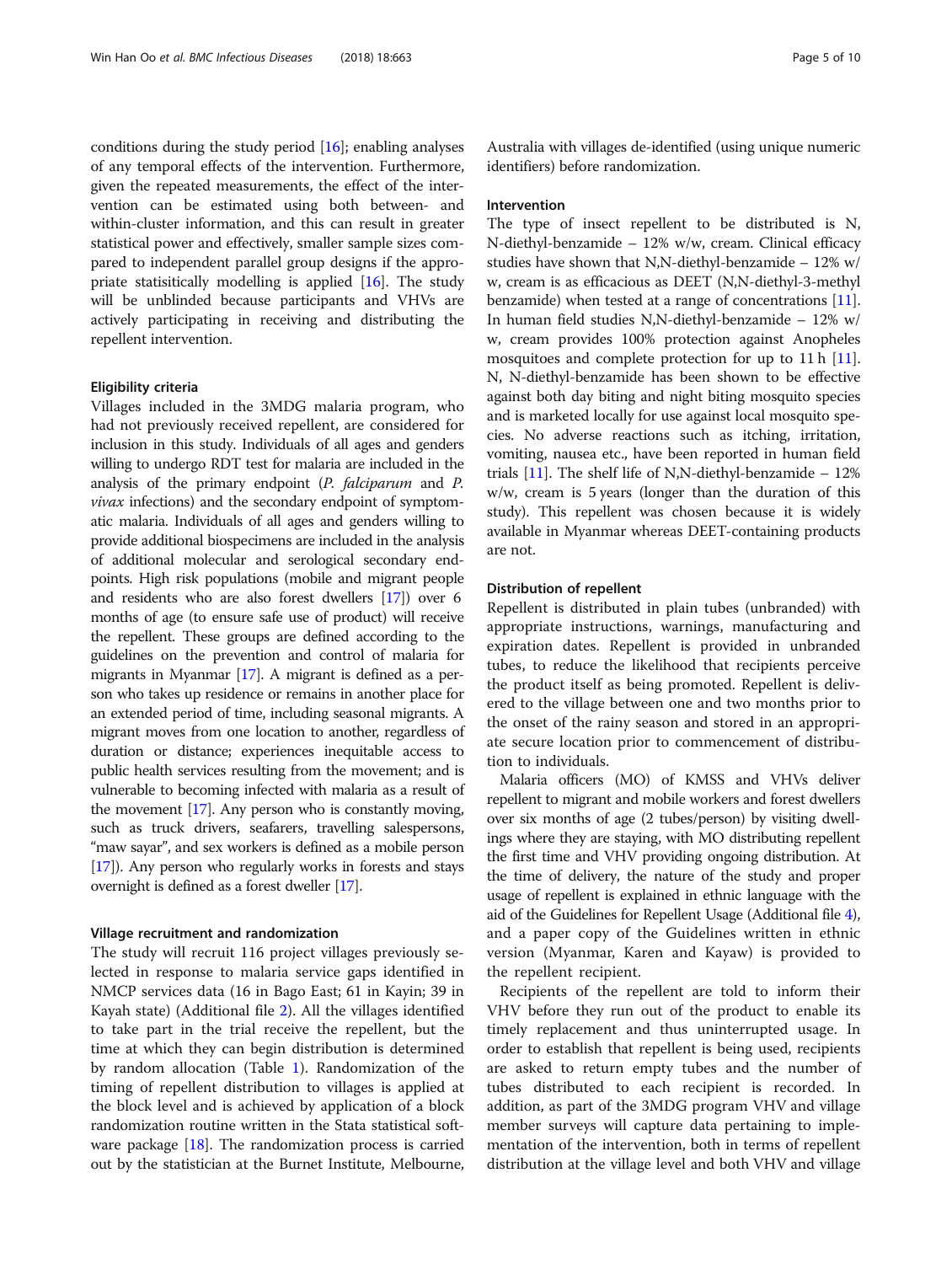member assessment of the application, frequency of use and acceptability of repellent. VHV are responsible for ordering sufficient repellent from MO of KMSS to cover at least one month of stock in hand for all the beneficiaries within his/her reach. BIMM provides adequate stock to KMSS quarterly.

## Health education sessions

As part of the 3MDG artemisinin resistance containment and malaria control program, health information sessions are conducted by MO with the assistance of VHV in villages participating in the program. MO will inform the rural health centres and sub centres about the Health Education Sessions and invite designated basic health staff to participate. MO will inform local authorities (state/non-state) about the Health Education Session and request their participation in the session. Health Education Sessions include: an explanation of the 3MDG artemisinin resistance containment and malaria control program being implemented by BIMM and KMSS; Information about malaria, including its mode of transmission, signs and symptoms of malaria and danger signs and prevention strategies; an explanation of the free diagnosis and treatment service being offered by VHV. It is anticipated that village inhabitants will seek care for malaria from their local VHV for the following reasons: They do not have to travel to other locations; the VHV service is free; the quality of the treatment for uncomplicated malaria is comparable to that provided by basic health staff in the area; and VHV are trusted by village inhabitants because they are local residents themselves, who speak local dialect and understand the local context.

## Collection of endpoints

VHV and MO will collect data on P. falciparum and P. vivax infections in each village using both passive and active detection. Individuals presenting to VHV with fever (history of fever or temperature  $\geq 37.5$  °C) and/or malaria at risk behaviors will be tested for the presence of malaria parasites by RDT (SD bioline p.f / p.v combo test) (Passive case detection). VHV will perform RDT testing in mass screening programs with the help of MO in order to ensure all suspected cases (either symptomatic or asymptomatic) in the territory get parasitological confirmation for malaria (active case detection). VHV are educated about the possibility of HRP-2 and pLDH traces remaining in circulation post-treatment. If the patient returns for rapid diagnostic testing within one month after complete treatment, then they are referred for microscopy. High risk groups including mobile and migrant workers and forest dwellers will be identified by mapping all villages at the start of the project and

this information will be updated yearly. The village mapping also serves to collect basic demographic data in the project villages. High risk groups will be targeted for active case detection. Individuals found to be parasite positive by RDT will be treated according to national guidelines and/or referred to nearest government health care facility according to the national guidelines. For each RDT administered by the VHV, information, including date, name, age group, address, sex, pregnancy status, RDT results, and treatment will be recorded on a "Village Health Volunteer Monthly Patient Record Form" which is the standard malaria collection tool for implementing partners created and used by the Myanmar NMCP (Additional file [5](#page-8-0)). Date, time, village, unique number, age and RDT result will also be recorded on the RDT to facilitate data validation. The forms will be forwarded to data assistants of KMSS, Township Health Department and State/ Regional Vector Borne Diseases Control office at the end of each month and data entered into a database by data assistants of KMSS. Both hard copies and electronic data will be transferred to BIMM for data compilation, double checking and processing. BIMM will then provide a clean database to BI Melbourne for analysis of primary and secondary outcomes.

## Collection of secondary endpoints

Individuals tested by RDT will be asked to provide another two drops of blood from their finger for collection on a piece of filter paper after informed consent. Filter papers are to be collected and stored in a sealed plastic bag containing silica gel to protect the samples from moisture. Each month, the filter papers will be collected by the Malaria Officers along with the Village Health Volunteer Monthly Patient Record Form and positive RDTs. The filter papers are to be sent to BI Melbourne for laboratory analysis. Filter papers form part of a Material Transfer Agreement (MTA) between the Myanmar Department of Public Health and the BI Melbourne, Australia.

Symptomatic malaria will be defined as a positive RDT in an individual reporting malaria symptoms (headache, lassitude, fatigue, abdominal discomfort and muscle and joint aches, usually followed by fever, chills, perspiration, anorexia, vomiting and worsening malaise [\[19](#page-9-0)]). PCR detectable Plasmodium spp. infection will be defined as detection of P. falciparum, P. vivax, P. malariae, and/or P. ovale parasite DNA by PCR. Prevalence and genetic structure of molecular markers of artemisinin resistance will be determined in PCR positive samples using standard established methods [[20,](#page-9-0) [21\]](#page-9-0). Concentrations of antibodies to Plasmodium spp. antigens will be measured in filter paper samples by ELISA using standard established methods [[22,](#page-9-0) [23\]](#page-9-0).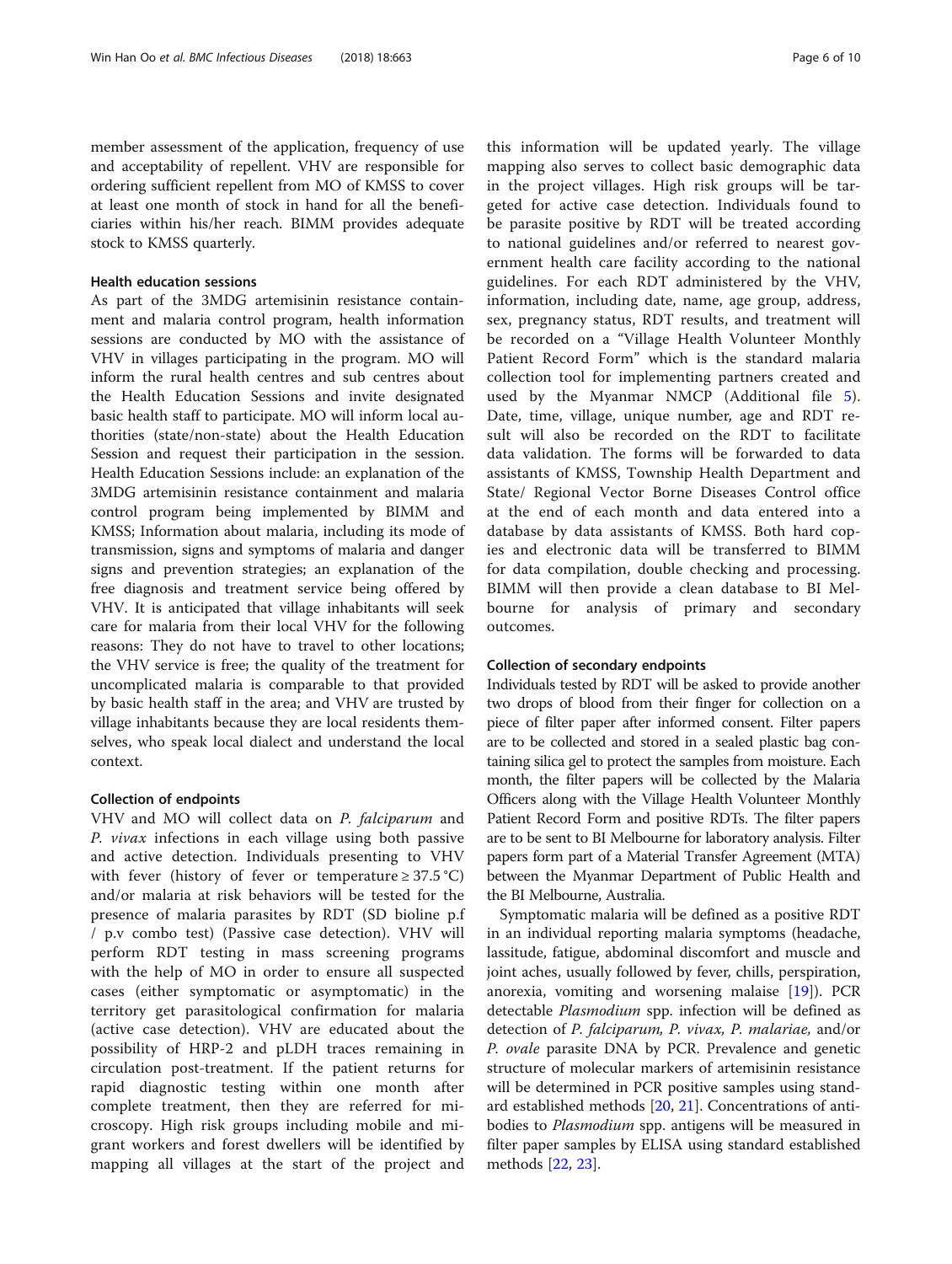## Statistical analysis

Quantitative data collected in the field will be entered into a database and subsequently imported into Stata for necessary data management and analysis [\[18](#page-9-0)]. Difference in risk of the primary outcome P. falciparum and P. vivax incidence will be estimated across intervention and control states using a generalised linear maximum likelihood mixed modelling (GLMM, a.k.a. multi-level modelling) analytical approach, with village clusters treated as a random effect and study group, time and seasonality estimated as independent fixed factors. Temporal and spatial trends of P. falciparum and P. vivax incidence will also be explored including analysis of the effectiveness of the intervention across the study period. Sandwich estimator variance estimation will be used to adjust for potential lack of independence in observations within clusters over the study period. Generalised linear mixed modelling will also be extended to facilitate modelling of both village and temporal (cross-sectional month) dependence underpinning P. falciparum and P. vivax infection incidence and the extent to which between-village heterogeneity is present in the effect of repellent distribution on incidence of these infections. Analyses of secondary outcomes will also involve multi-level modelling (i.e. linear mixed modelling (LLM) and GLMM). Analyses of the implementation will also be performed such as exploring rates of repellent uptake, reported side effects and adverse events (e.g. allergic reactions).

## Power estimation

Given the stepped-wedge design, expected study capacity for testing (20 tests per month per village) an estimate of malaria incidence of 1% (by RDT of both symptomatic and asymptomatic individuals, based on unpublished data from 3MDG malaria data collection in the three states during 2014), an estimate of between-village heterogeneity in incidence (ICC) of  $\rho = 0.15$  and assuming repellent will reduce incidence of P. falciparum and P. *vivax* infections in an absolute sense to  $0.5\%$ , the study has sufficient power (> 90%) to detect an effect of this magnitude ( $\sim$ risk ratio 0.50) at the 5% significance level (two-sided). Power estimation was explicitly based on estimation of an intervention effect using trial data from a stepped-wedge cluster randomised design assuming analysis by GLMM [\[24](#page-9-0)].

#### Data management

Personal information collected from participants will be limited to that entered into the Village Health Volunteer Monthly Patient record form (Additional file [5](#page-8-0)) and repellent distribution form. This information is routinely collected as part of the NMCP and investigators have permission to use these forms for research purposes. There will be no additional information sourced from medical records or participants for the study. BIMM will assign a unique identifier to all biospecimens (filter paper samples) and corresponding personal data. Only BIMM database administrators will have access to these unique identifiers but all unit-record data and samples used for research will be non-identifiable to data analysis staff and laboratory researchers at BI, Melbourne. The paper based data and consent forms will be kept separately in locked cupboards in BIMM and only assessible to the database administrators in BIMM. Unit-record data will be stored in an electronic database and on password protected secure Institute servers; accessible only those listed on the ethics submission. Data monitoring for this implementation trial will be performed by study investigators. Biological samples will be archived at the BI, Melbourne. Restrictions on the use of the data will be clearly recorded and kept with the original data sets. All principal investigators (both in Australia and host country) and trial statisticians will have access to the final trial data set.

#### Ethical considerations

Ethical approval for the protocol has been obtained from the Ethics Review Committee on Medical Research involving Human Subjects, Department of Medical Research (21/Ethics/2015) and the Alfred Hospital, Melbourne, Australia (95/15). Good Clinical Practice training is provided to all staff/investigators prior to commencing the studies.

## Informed consent

The nature of the proposed research and the implications of participation in the study will be explained to village leaders and/or stakeholders in their language. Community consent for the distribution of insect repellent will be sought from village leaders or stakeholders (Additional file [4](#page-8-0)) but individuals will not be required to sign a consent form in order to receive repellent. An informed consent form written in ethnic language will be provided to men, women, and parents of children given a RDT for malaria (Additional file [6\)](#page-8-0). The research study will be explained to prospective participants prior to rapid diagnostic testing. Whilst personal data relating to rapid diagnostic testing would otherwise be collected as part of the NMCP, the dried blood spots on filter paper represent a biospecimen that is to be collected solely for the purpose of research. If an individual chooses to provide a research biospecimen and signs the consent form, a finger prick sample of blood will be collected onto filter paper. Unrestricted informed consent will be requested for use of leftover filter paper samples in future studies. Any new tests not covered in the present protocol will not be carried out unless a separate approval is obtained from the relevant ethics committees in Myanmar and Melbourne.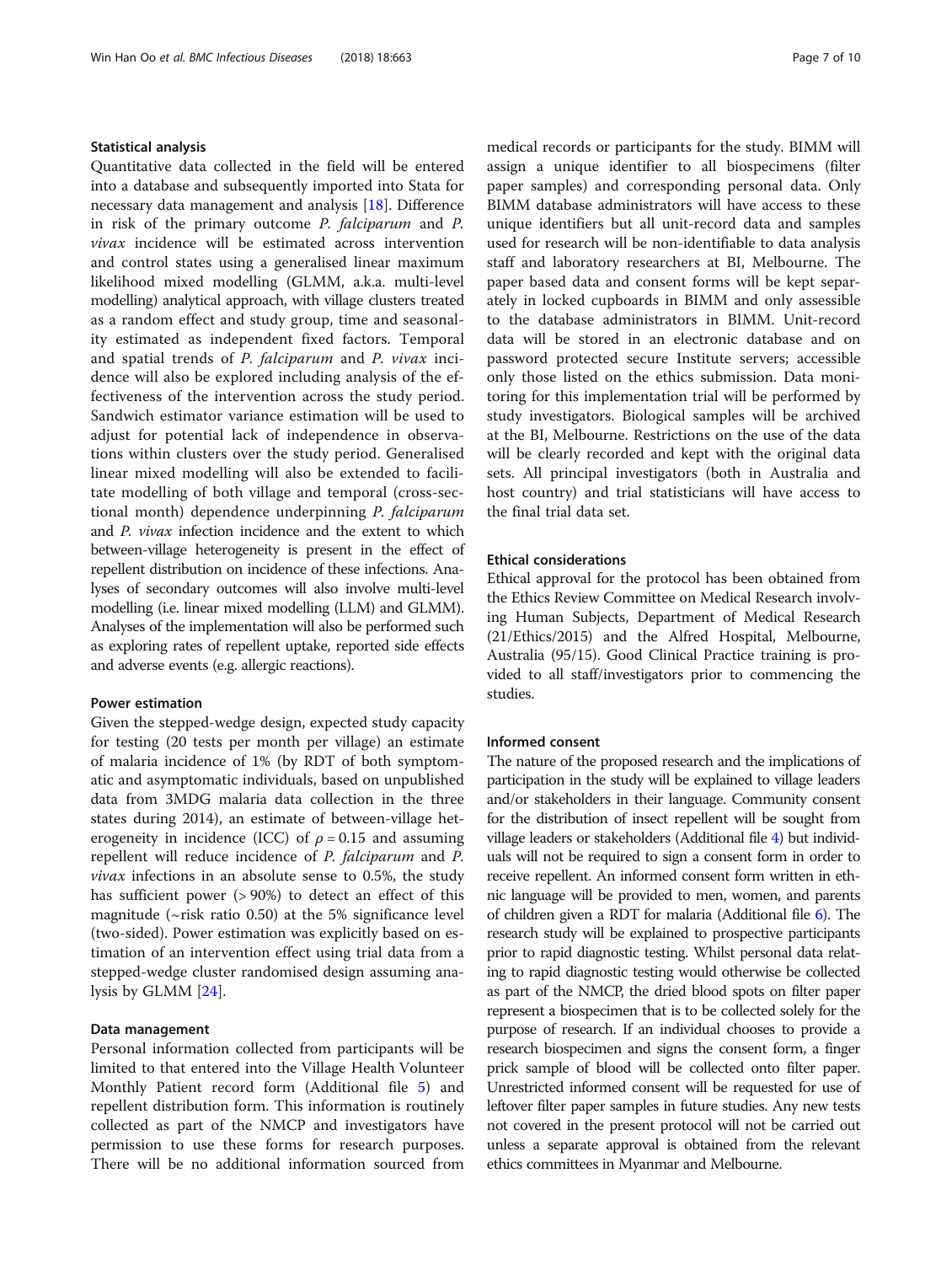## Risks and benefits

The risks from participation in the study are minimal. The finger-prick procedure for RDT administration and dried blood spot sample collection may be associated with minor discomfort or pain. The procedure for collecting blood for the filter paper sample is the same as for collecting blood for the RDT. Personal information collected from participants will be the same as that collected routinely by the NMCP. Whilst no adverse reactions such as itching, irritation, vomiting, nausea etc., have been reported in human field trials of the repellent [[11](#page-9-0)], risks such as these, as well as accidental ingestion of the product, cannot be ruled out. Risks and benefits will be clearly explained in health information sessions and any questions raised by study participants will be addressed to ensure complete understanding prior to seeking informed consent. In the event that an adverse reaction to the repellent is reported to VHV, the repellent recipients will be advised to discontinue using the product. The client will be referred immediately to the nearest government health center for medical assessment and necessary treatment. Participants are assured that refusal to participate in the study will in no way affect access to health services in the community.

#### Community engagement and dissemination

Community members, including the key stake holders (local authorities, non-state actors, health authorities) in the 3MDG program areas are aware of the malaria services of the program. The activities in the research will not involve community sensitive, socially, religiously and culturally inappropriate, and taboo procedures. Advocacy and coordination meetings for the research will be done through BIMM, KMSS National office and KMSS Diocesan Office leaders prior to the implementation of the research. In addition, the health education sessions to beneficiaries before the distribution of repellent and information to the clients before taking blood for RDT and filter paper are routine procedures and will augment community understanding of, and participation in, the research.

A final technical report will be produced and a final dissemination workshop will be held with the NMCP, Department of Medical Resarch (DMR) and other malaria implementing partners to disseminate the findings of the study. Findings may also be presented at international and national conferences and published in peer-reviewed journals.

## **Discussion**

Malaria epidemiology in the GMS exhibits great complexity and the disease is concentrated mainly in remote areas. The emergence of artemisinin resistance has increased the urgency of the malaria elimination agenda in the region. One of the key principles of the the GMS malaria elimination strategy is that all countries can accelerate efforts towards elimination through combinations of interventions tailored to local contexts. The key interventions proposed by the WHO GMS malaria elimination strategy are universal case detection and management and disease prevention in transmission areas, including vector control measures such as LLIN and IRS [[4](#page-8-0)]. Topical insect repellent delivered by VHV represents a supplementary malaria control measure that may help to reduce residual malaria transmission, particularly in mobile and migrant workers who are potentially less protected by interventions like long lasting insecticide nets and indoor residual spraying.

Described herein is the protocol for a stepped-wedge cluster randomized controlled trial to determine the effectiveness of personal insect repellent (N,N-diethyl-benzamide – 12% w/w, cream) distributed by VHV in reducing the incidence of P. falciparum and P. vivax infections in geographically isolated, high risk populations in Myanmar. Secondary outcomes include the impact of the intervention on molecular-detected P. falciparum and P. vivax parasites, parasite mutations that confer drug resistance, and on naturally-acquired immunity to malaria in the targeted populations. The intervention is randomised at the village level so that repellent is implemented sequentially across time in 116 villages. The key advantage of this steppedwedge cluster-randomised controlled trial design is that all villages ultimately receive the intervention during the observation period of the study as well as the relatively large number of measurements of Plasmodium spp. infection taken across time which enables analysis of temporal trends for each of the primary and secondary outcomes. Morever, to our knowledge this is the first trial of the effectiveness of repellent in reducing the incidence of P. falciparum and P. vivax infection which uses a stepped-wedged study design and the first which also proposes use of relatively sophisticated multi-level modelling to appropropriately account for and estimate village and temporal heterogeneity in P. falciparum and P. vivax incidence while determining effectiveness.

The proposed study will provide an evidence base for the use of repellents in malaria control and elimination programs in the GMS and findings will contribute to a better understanding of the optimal distribution mechanisms of repellent. The stepped-wedge cluster randomized controlled trial design may prove useful for testing other malaria interventions in the context of large-scale artemisinin resistance containment and malaria control programs in the GMS, and disease prevention programs more broadly.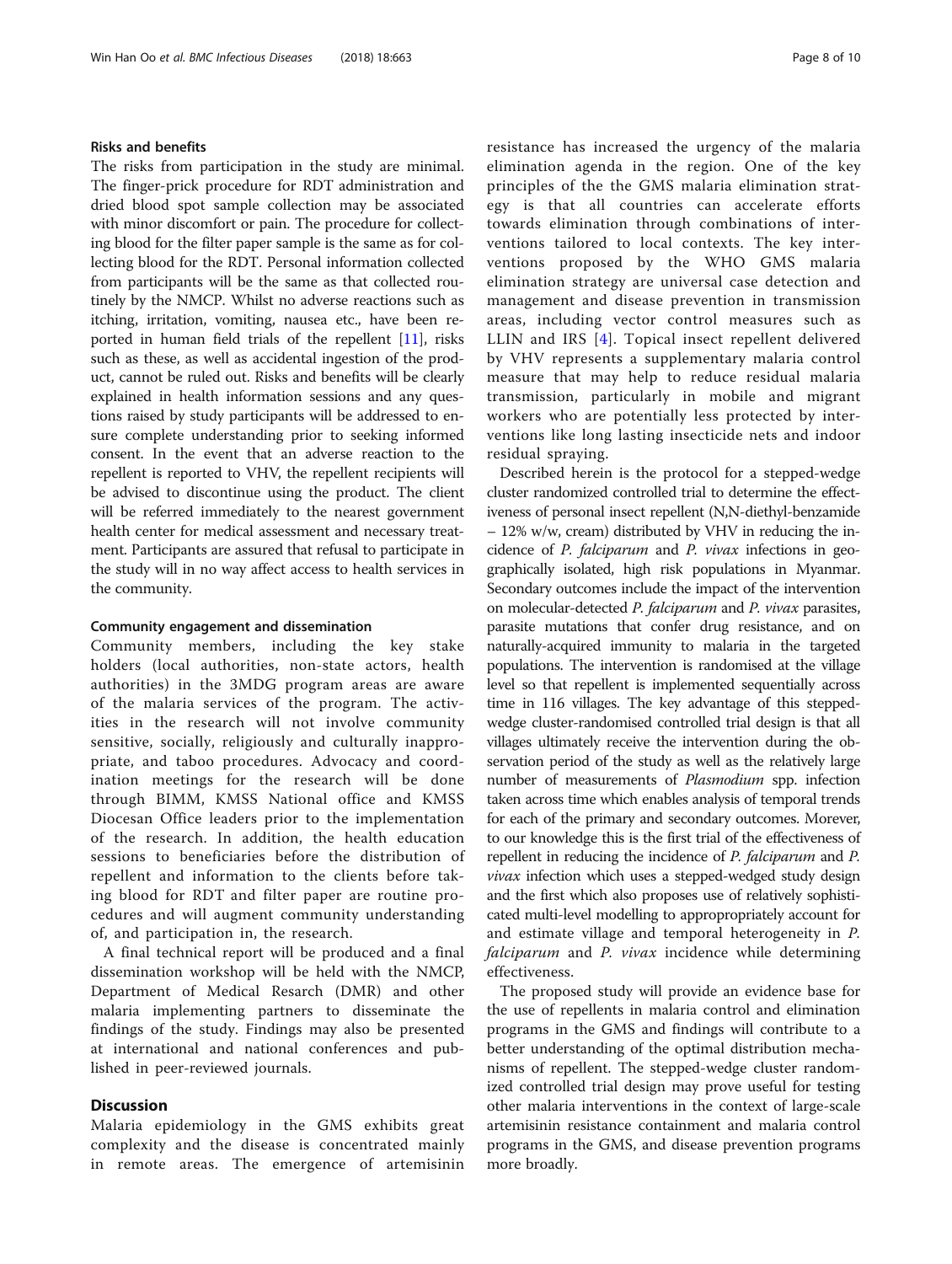## <span id="page-8-0"></span>Additional files

[Additional file 1:](https://doi.org/10.1186/s12879-018-3566-y) SPIRIT checklist. (DOC 241 kb)

[Additional file 2:](https://doi.org/10.1186/s12879-018-3566-y) Villages to be included in 3MDG-funded malaria project. (DOCX 142 kb)

[Additional file 3:](https://doi.org/10.1186/s12879-018-3566-y) Treatment regimes. (DOCX 20 kb)

[Additional file 4:](https://doi.org/10.1186/s12879-018-3566-y) Guidelines for Repellent Usage. (DOCX 888 kb)

[Additional file 5:](https://doi.org/10.1186/s12879-018-3566-y) Village Health Volunteer Monthly Patient record form (English translation). (DOCX 180 kb)

**[Additional file 6:](https://doi.org/10.1186/s12879-018-3566-y)** Community and individual consent forms for study (English translation). (DOCX 61 kb)

#### Abbreviations

3MDG: Three Millennium Development Goal (3MDG) Fund; ACD: Active Case Detection; ACT: Artemisinin based Combination Therapy; BCC: Behavioural Change Communication; BHS: Basic Health Staff; BI: Burnet Institute; BIMM: Burnet Institute Myanmar; DMR: Department of Medical Research; ELISA: Enzyme Linked Immuno-sorbant assay; GLMM: Generalised Linear Mixed Modelling; GMS: Greater Mekong Sub-Region; ICC: Intraclass Correlation Coefficent; IP: Implementing Partner; IRS: Indoor Residual Spraying; KMSS: Karuna Mission Social Solidarity; LLIN: Long Lasting Insecticidal Net; LMM: Linear Mixed Modelling; MARC: Myanmar Artemisinin Resistance Containment; MO: Malaria Officer (KMSS); NMCP: National Malaria Control Program; PCD: Passive Case Detection; PCR: Polymerase Chain Reaction; RDT: Rapid Diagnostic Test; SEA: South East Asia; SPIRIT: Standard Protocol Items: Recommendations for Interventional Trials; VHV: Village Health Volunteer; WHO: World Health Organization

#### Acknowledgements

We would like to thank local communities and VHVs for their participation in the research, KMSS staff Win Tun Kyi, Augustine Tual Sian Piang, Min Thant Zin Latt, Nwe Ni Aye, Khine Zar Lwin (KMSS National Office, Yangon, Myanmar); Joseph Maung Win, Tun Tun Aung, Richard Joseph, Shein Thu Ag, Thet Naing, Myo Tint (KMSS Yangon, Yangon, Myanmar); Ludovico Saw Piko, Benedetta, Win Win Aye, Ngo Petru, Maurice Nyo, Daniel Win, Saw Golbert (KMSS Taunggo, Taunggo, Myanmar); Albino Htwe Win, Tin Aung, Perpetua Aye Aye Mon, Mupaula, John Bosco, Alfred, John Min Aung, Poe Rah (KMSS Loikaw, Loikaw, Myanmar); Paul Thar San, Saw Isidore, Theresa, Saw Micheal, Saw Pho Muo (KMSS Hpa An, Hpa An, Myanmar) for the local advocacy, coordination and preliminary planning of field works; BIMM staff Toe Than Tun, Myat Mon Thein, Phone Myint Win for the technical and contextual inputs; BI Melbourne staff Lia Burns and Damien McCarthy for technical, coordination and management support.

## Funding

This research study is supported by the Burnet Institute which is supported by a Victorian State Government Operational Infrastructure Support grant. FJIF is supported by an Australian Research Council Future Fellowship and JGB is supported by a National Health and Medical Research Council of Australia senior research fellowship. The broader implementation of malaria services in Myanmar was supported by 3MDG.

## Availability of data and materials

Not applicable

#### Authors' contributions

FJIF, PAA, JCC, PPA and WHO designed the study and all authors assisted in revision of the final protocol ethical submissions. WHO, KZA, PPA, NNZ, HKT, WYMT, RA, APY, NP, and APS provided the logistics, advocacy and coordination of setting up the study sites. AT provides technical input from the Ministry of Health and Sport, Myanmar. JGB, RA, KOF and BC provided laboratory technical expertise. FJIF, PAA, JC and WHO wrote the first draft of the manuscript and all authors reviewed and contributed to the final manuscript. All authors read and approved the final manuscript.

#### Ethics approval and consent to participate

Ethical approval for the protocol has been obtained from the Ethics Review Committee on Medical Research involving Human Subjects, Department of Medical Research, Myanmar Ministry of Health and Sport (21/Ethics/2015) and the Alfred hospital in Melbourne, Australia (95/15). The trial was explained to the community and community leaders and stakeholders gave community consent for the distribution of insect repellent and use of RDT data from their village (implementation of these were part of routine NMCP activities). Informed consent was sought from individuals providing a filter paper sample.

## Consent for publication

Not applicable

#### Competing interests

The authors declare that they have no competing interests.

## Publisher's Note

Springer Nature remains neutral with regard to jurisdictional claims in published maps and institutional affiliations.

#### Author details

<sup>1</sup>Burnet Institute, Melbourne, Australia. <sup>2</sup>Burnet Institute, Yangon, Myanmar.<br><sup>3</sup>Department of Enidemiology and Preventive Medicine, Monach University <sup>3</sup>Department of Epidemiology and Preventive Medicine, Monash University, Melbourne, Australia. <sup>4</sup>Judith Lumley Centre, La Trobe University, Melbourne, Australia. <sup>5</sup>Department of Public Health, Myanmar Ministry of Health and Sport, Nay Pyi Taw, Myanmar. <sup>6</sup>Centre for Epidemiology and Biostatistics, Melbourne School of Population and Global Health, University of Melbourne, Melbourne, Australia. <sup>7</sup>Department of Medicine, University of Melbourne, Melbourne, Australia. <sup>8</sup>Department of Microbiology and Central Clinical School, Monash University, Melbourne, Australia.

## Received: 3 August 2017 Accepted: 29 November 2018 Published online: 14 December 2018

#### References

- 1. World Health Organization. World Malaria Report 2016. Geneva: World Health Organization; 2016. Licence: CC BY-NC-SA 3.0 IGO.
- 2. Gething PW, Casey DC, Weiss DJ, Bisanzio D, Bhatt S, Cameron E, Battle KE, Dalrymple U, Rozier J, Rao PC, et al. Mapping Plasmodium falciparum mortality in Africa between 1990 and 2015. N Engl J Med. 2016;375(25): 2435–45.
- 3. Ashley EA, Dhorda M, Fairhurst RM, Amaratunga C, Lim P, Suon S, Sreng S, Anderson JM, Mao S, Sam B, et al. Spread of artemisinin resistance in Plasmodium falciparum malaria. N Engl J Med. 2014;371(5):411–23.
- 4. World Health Organization. Regional Office for the Western Pacific. Strategy for malaria elimination in the Greater Mekong Subregion : 2015-2030. Manila : WHO Regional Office for the Western Pacific; 2015. [http://www.](http://www.who.int/iris/handle/10665/208203) [who.int/iris/handle/10665/208203.](http://www.who.int/iris/handle/10665/208203)
- 5. Trung HD, Bortel WV, Sochantha T, Keokenchanh K, Briet OJ, Coosemans M. Behavioural heterogeneity of Anopheles species in ecologically different localities in Southeast Asia: a challenge for vector control. Tropical Med Int Health. 2005;10(3):251–62.
- 6. Lupi E, Hatz C, Schlagenhauf P. The efficacy of repellents against Aedes, Anopheles, Culex and Ixodes spp. - a literature review. Travel Med Infect Dis. 2013;11(6):374–411.
- 7. Wilson AL, Chen-Hussey V, Logan JG, Lindsay SW. Are topical insect repellents effective against malaria in endemic populations? A systematic review and meta-analysis. Malar J. 2014;13(1).
- 8. McGready R, Simpson JA, Htway M, White NJ, Nosten F, Lindsay SW. A double-blind randomized therapeutic trial of insect repellents for the prevention of malaria in pregnancy. Trans R Soc Trop Med Hyg. 2001;95(2): 137–8.
- 9. Chen-Hussey V, Carneiro I, Keomanila H, Gray R, Bannavong S, Phanalasy S, Lindsay SW. Can topical insect repellents reduce malaria? A clusterrandomised controlled trial of the insect repellent N,N-diethyl-m-toluamide (DEET) in Lao PDR. PLoS One. 2013;8(8):e70664.
- 10. Sluydts V, Durnez L, Heng S, Gryseels C, Canier L, Kim S, Van Roey K, Kerkhof K, Khim N, Mao S, et al. Efficacy of topical mosquito repellent (picaridin) plus long-lasting insecticidal nets versus long-lasting insecticidal nets alone for control of malaria: a cluster randomised controlled trial. Lancet Infect Dis. 2016;16(10):1169–77.